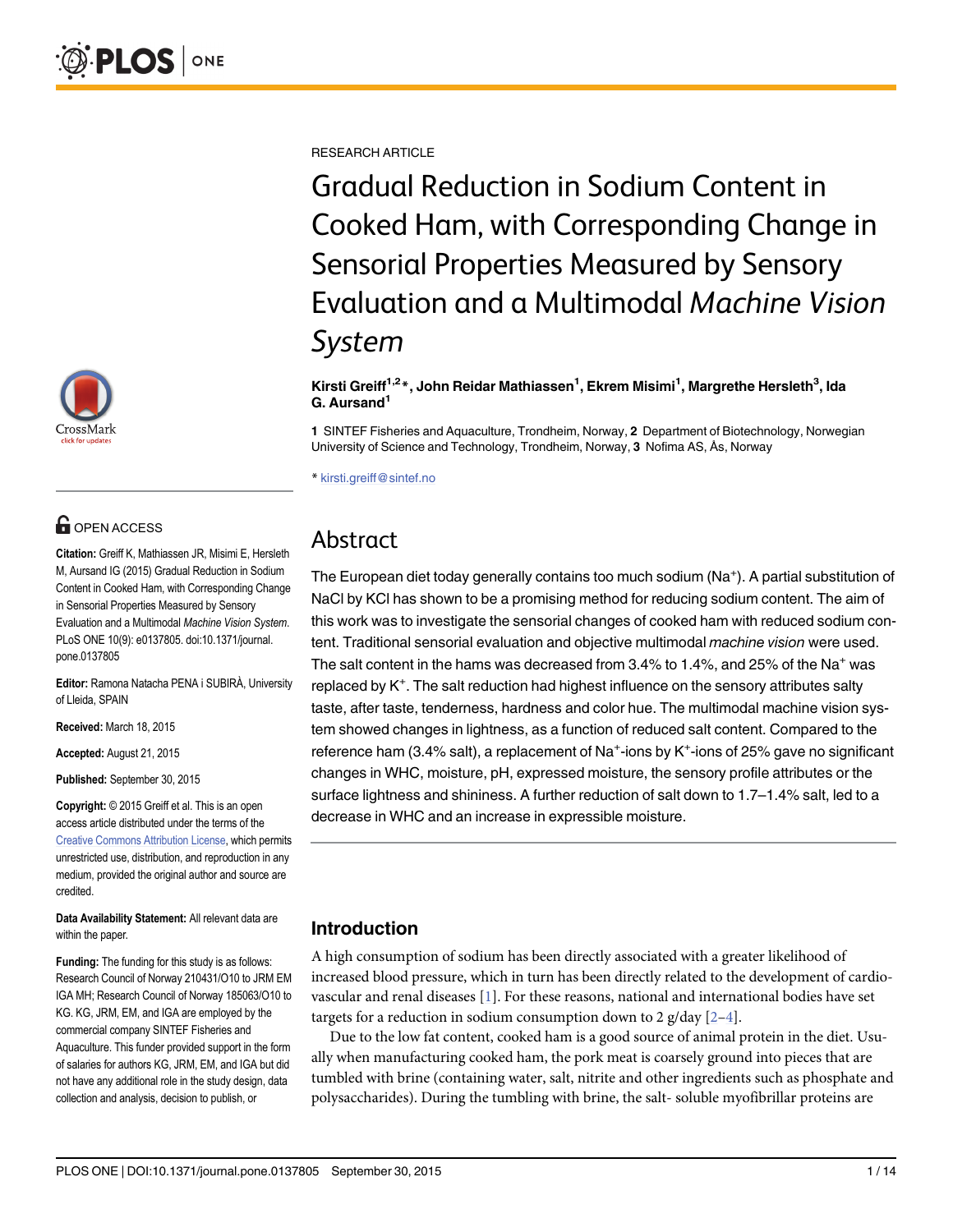<span id="page-1-0"></span>

preparation of the manuscript. Additionally, MH is employed by the commercial company NOFIMA AS. This funder provided support in the form of salary for author MH but did not have any additional role in the study design, data collection and analysis, decision to publish, or preparation of the manuscript. The specific roles of these authors are articulated in the 'author contributions' section.

Competing Interests: The authors have read the journal's policy and have the following competing interests: KG, JRM, EM, and IGA are employed by the commercial company SINTEF Fisheries and Aquaculture, and MH is employed by the commercial company NOFIMA AS. This does not alter the authors' adherence to PLOS ONE policies on sharing data and materials.

extracted and they form a network. The network gels during the heating and chilling process [\[5](#page-12-0)], thereby solidifying the ham and minimizing cooking loss. Reducing salt contents in cooked ham increases cooking loss  $[6]$  $[6]$  and thereby the production costs.

Sodium chloride is added to a wide variety of foods to increase shelf life and palatability (e.g. in soups, meat products, bread, sauces and snacks). When it comes to sensory quality, sodium chloride contributes to saltiness and the overall flavor, while also suppressing bitterness [\[7](#page-12-0)]. Accordingly, the development of palatable sodium-reduced products is important in order to guide consumers towards more healthy food choices. Partial substitution of NaCl by KCl has shown to be one of the best alternatives for reducing sodium content [\[5](#page-12-0), [8](#page-12-0)]. Studies have shown that KCl induces a bitter taste at high concentrations, in dry-cured loins [\[9\]](#page-12-0), fermented sausage [\[10](#page-12-0)] and cooked ham [\[11\]](#page-12-0). Those results show that the maximum level of KCl replacement may vary among different type of product.

It is essential to characterize and understand the sensory effects of sodium reduction in foods. Sensory analysis is the most appropriate approach to fully describe the sensory perception of foods and descriptive profiling has been a popular sensory technique for cognitive descriptions of products in many years. These techniques give a complete sensory description of products and make it possible to identify underlying ingredient and process variables [\[12\]](#page-12-0). For measurement of flavor, no instruments currently exist, that can replace the human senses and describe the sensory perception. For appearance and texture attributes, the situation is different, as there are several examples of studies where instrumental data representing appearance and texture attributes, show a strong correlation with data from trained sensory panels [\[13](#page-12-0)–[16\]](#page-12-0).

In particular, classification of ham qualities (pork and turkey) is possible based on color and textural features extracted from digital color images. Logistic regression, used on these features, could to a large degree explain consumers' responses for visually-based sensorial attributes [\[13](#page-12-0)]. The qualities of pork ham could be distinguished based on visual texture characteristics extracted from fractal analysis of digital color images [\[16\]](#page-12-0). This showed that the fractal-based features are able to quantify quality-specific visual texture characteristics. A combination of geometric and texture features, extracted from digital color images, were input to multivariate classifiers, including artificial neural networks (ANNs), and were capable of predicting meat tenderness–as measured by shear force  $[17]$ . The eating quality of beef could be predicted from wavelet surface texture and other texture features extracted from digital color images. For the optical setup, a polarizer filter was placed on the lens and the meat pieces were surface-dried to mitigate some specular reflection [\[14\]](#page-12-0). Other machine vision approaches have been designed specifically to improve the objective analysis of color and texture in transclucent or semi-transparent muscle foods  $[18]$  $[18]$  $[18]$ . These works and others  $[15, 19]$  $[15, 19]$  $[15, 19]$  $[15, 19]$  show that computer vision, with optimal illumination in combination with appropriate feature extraction and classifiers, can be used to predict sensorial properties from digital color images.

The effect of reduced salt/sodium content on cooked ham has previously been investigated by different authors  $[5, 20, 21]$  $[5, 20, 21]$  $[5, 20, 21]$  $[5, 20, 21]$  $[5, 20, 21]$  $[5, 20, 21]$ , but nobody, to the best of our knowledge, has used the combination of sensorial Descriptive Analysis (DA) and multimodal machine vision system to investigate the changes in the sensorial properties in cooked ham with effect of reduced salt/sodium content. In this paper, a proof-of-concept novel dual-polarization multimodal machine vision system is used, that is new to meat imaging [[22](#page-12-0)].

The aim of this study was to investigate sensory quality of cooked pork ham containing gradually reduced salt/sodium content and a partial replacement of sodium  $(Na^+)$  by  $(K^+)$ . The product quality parameters addressed were physicochemical and sensory properties obtained by sensory descriptive analyses and a multimodal machine vision system.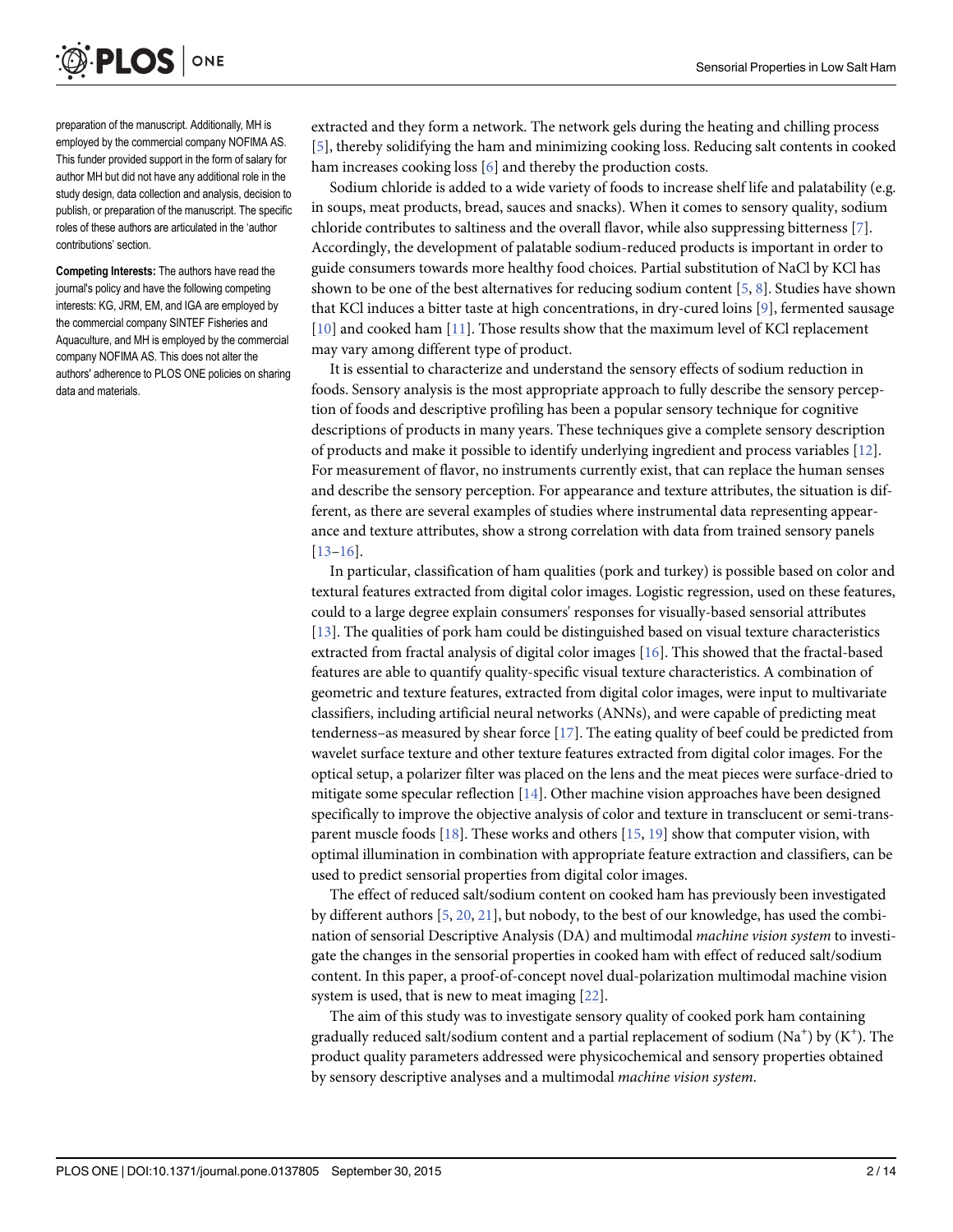### <span id="page-2-0"></span>Materials and Methods

#### Samples and Chemicals

Cooked ham preparation. Eight different formulas of cooked hams were manufactured by Espeland AS, Ålgård, Norway 26–28 February 2013. Each of the formulas contained 20 kg of fresh coarsely grounded (perforated disc with hole size 30 mm), lean pork meat (M. semimembranosus, M. adductor, M. semitendinosus, M. biceps femoris and M. psoas major), obtained from a local meat processing company (PrimaGruppen, Norway) four days after slaughtering. The samples are identified with sample IDs having the following codes: Na100, NaK100, NaK80, NaK60, NaK40, NaK20, which vary in the % of the amount of NaCl relative to the reference (Na100) and addition of potassium (NaK). See [Table 1](#page-3-0) for details. Reference cooked ham (Na100) had no added potassium, containing only potassium naturally occurring in the meat (approximately 330 mg  $K^+/100g$ ). The amount of sodium in the reference (Na100) in the formulation was at same level as in a commercially cooked ham,  $1.24$  g  $\mathrm{Na}^+\mathrm{/100g}$ , corresponding to 3.1% salt. The mole ratio of sodium  $(Na^+)$  and potassium  $(K^+)$  was kept constant  $(Na^+$ :  $K^+$  = 3:1) in all formulas containing potassium (NaK), were the contribution of all sodium and potassium in all ingredients were taken into account. The salt (NaCl) content  $(g/100g)$  was calculated as: added Na<sup>+</sup> (including natural sodium content in the meat) x 2.5 (recalculation factor for NaCl from Na<sup>+</sup>), according on the provision of food information to consumers [[23](#page-12-0)]. The amount of total salt content in the formulation was gradually decreased to 20% of the amount of the salt in the reference cooked ham, corresponding to 1.3% salt (NaK20). The brine solution for each formulation was prepared by dissolving 200 g commercial phosphate mixture (57%  $P_2O_5$ )(A. B. Corneliussen AS, Norway), 150 g gelatin (Gelita Sweden AB, Sweden), 60 g carrageenan (CEAMSA, Pontverda, Spain), 450 g Na-lactate (Purac Biochem, Gorichem, The Netherlands) and 150 g maltodextrin (Avebe U.A., The Netherlands) in 2.5 L tap water ( $t = 2-4$ °C). All formulas, excluding the reference ham (Na100), were added 3.3 g sodium nitrite (Merck, KGaA Darmstadt, Germany). Commercial food salt containing nitrite salt (Hoff Norske Potetindustrier, Gjøvik, Norway) was added to the reference ham (Na100). Sodium chloride (Hoff Norske Potetindustrier, Gjøvik, Norway) and potassium chloride (Culinar Lyckeby, Sweden) were added to the brine to achieve the expected Na<sup>+</sup> and K<sup>+</sup> content as shown in [Table 1](#page-3-0).

The brine was added to the pork meat in a tumbler (Fatosa, Barcelona, Spain) without vacuum and massaged for 2 x 25 min, stored 20 h at 2°C, and then tumbled for 15 more min. The meat matrix was stuffed in to a plastic casing (160 mm in diameter, Viscofan S. A., Navarra, Spain). Two parallel production batches of the hams with formulation NaK100 and NaK60 were prepared to control the reproducibility of the production. Seven hams (3.0 kg) from each formulation were produced. The hams were pressed in molds and kept at 0–2°C for 20 h before cooking. The hams were cooked in a cooking chamber (Fessmann, Germany) until they reached a core temperature of 78°C, chilled down in tap water and kept in a cold-storage chamber at 0–2°C. Two of the hams per formula were sliced in 20 slices (16  $\pm$  1 g) 12 days after production, and alternate of the slices were subjected to sensorial evaluation and analysis of machine vision, respectively. Sensorial evaluation and machine vision analyses were carried out directly after slicing. The remaining cooked hams were stored at 4°C for 15 days after production before chemical analysis. In addition, one slice (approximately 100 g) was used for further analysis.

**Chemicals.** Ammonium chloride (NH<sub>4</sub>Cl), ammonium hydroxide (NH<sub>4</sub>OH) and ammonium hydrogen fluoride (NH<sub>4</sub>FHF  $< 1\%$ , LD<sub>50</sub> mg/kg not found) of analytical-reagent grade (Thermo Fisher Scientific, USA). Chemicals of food grade: sodium tripoly phosphate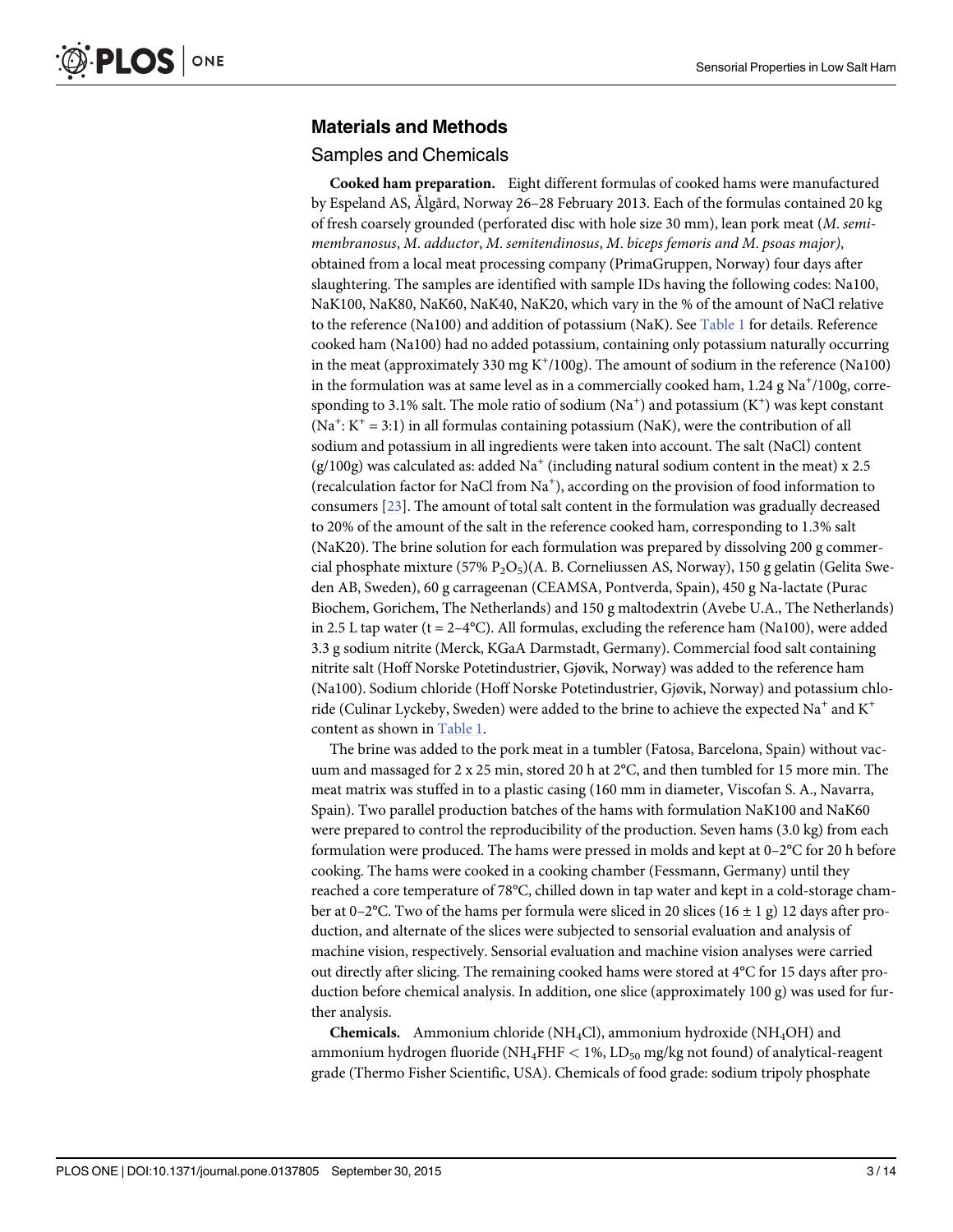<span id="page-3-0"></span>PLOS ONE

[Table 1.](#page-2-0) Sample ID, description of the sample, estimated sodium, potassium and NaCl content in the preparation of the eight cooked hams. Each formulation varied in its amount of total salt. The reference cooked ham contained nitrite salt (Na 100 Reference). In the rest of the formulas (NaK100, NaK80, NaK60, NaK40 and NaK20) the amount of total salt content was gradually decreased to 20% of the amount of the salt in the reference cooked ham. To keep the mole ratio of sodium (Na<sup>+</sup>) and potassium (K<sup>+</sup>) constant (Na<sup>+</sup>: K<sup>+</sup> = 3:1), all contribution of sodium and potassium from the raw material and the ingredients was added when calculation of the mole ratio.

| <b>Sample</b><br>ID | <b>Description</b>                             | <b>Estimated sodium content</b><br>(g/100 g ham) | <b>Estimated potassium</b><br>content (g/100 g ham) | NaCl**<br>$(\%)$ | % reduction of sodium<br>compared to the reference |
|---------------------|------------------------------------------------|--------------------------------------------------|-----------------------------------------------------|------------------|----------------------------------------------------|
| Na 100              | Reference ham                                  | 1.24                                             | 0.28                                                | 3.1              | $\mathbf 0$                                        |
| NaK<br>$100 - 1*$   | 100% of the amount of salt<br>in the reference | 1.06                                             | 0.61                                                | 2.6              | 14                                                 |
| NaK<br>$100 - 2*$   | 100% of the amount of salt<br>in the reference | 1.06                                             | 0.61                                                | 2.6              | 14                                                 |
| <b>NaK 80</b>       | 80% of the amount of salt in<br>the reference  | 0.93                                             | 0.53                                                | 2.3              | 25                                                 |
| NaK<br>60 1*        | 60% of the amount of salt in<br>the reference  | 0.80                                             | 0.46                                                | 2.0              | 35                                                 |
| NaK<br>$60\_2*$     | 60% of the amount of salt in<br>the reference  | 0.80                                             | 0.46                                                | 2.0              | 35                                                 |
| NaK 40              | 40% of the amount of salt in<br>the reference  | 0.67                                             | 0.38                                                | 1.7              | 46                                                 |
| NaK 20              | 20% of the amount of salt in<br>the reference  | 0.53                                             | 0.31                                                | 1.3              | 57                                                 |

\* Produced twice to control the reproducibility of the production

\*\* The salt content (%) is calculated by using the formula: added sodium (Na<sup>+</sup>), including natural Na<sup>+</sup> content in the meat x 2.5 (recalculation factor for NaCl from Na<sup>+</sup>)

doi:10.1371/journal.pone.0137805.t001

 $(Na_5P_3O_{10})$  (A. B. Corneliussen AS, Norway), Na-lactate ( $C_3H_5NaO_3$ ) (Purac Biochem, Gorichem, The Netherlands) and sodium nitrite (NNaO<sub>2</sub>)(Merck, KGaA Darmstadt, Germany).

## Imaging Setup and Image Acquisition

The imaging system consisted of a ColorRanger multimodal line-scan camera (SICK IVP AB, Linköping, Sweden), two high-intensity white LED linear array lights (Banner Engineering, Minneapolis, MN, USA), with polarizers on the LED arrays and in front of the camera lens. Additionally, a nematic liquid crystal industrial-grade polarization rotator (ARCoptix SA, Neuchâtel, Switzerland) was placed in front of the polarizer on the camera lens. The polarization rotator is controlled by the image acquisition PC and enables effectively to rotate the polarizer on the lens by means of an electric signal. The purpose of rotating the polarizer direction on the lens polarizer relative to the polarizer on the LEDs, was to be able to capture light reflected from the object for two polarization states.

The experiment sought to separately image the subsurface color and the surface color of the ham slices, in order to separately image the light that was scattered in the subsurface from the light that was directly reflected off the surface. Subsurface imaging revealed the bulk color of the ham near the surface, whereas surface imaging revealed the surface roughness, shininess and other effects such as "mother-of-pearl" appearance commonly seen in some hams. To separate the subsurface from the surface image, two images were acquired–an image  $I_{\parallel}$  with LED and camera polarizers oriented parallel to each other, and an image  $I_{\perp}$  with the polarizers oriented perpendicular to each other. Image  $I_{\parallel}$  will image both the subsurface and the surface components, whereas  $0049<sub>\perp</sub>$  will image the subsurface components only, and hence the difference  $I_{\parallel}$ — $I_{\perp}$  between the two images will image only the surface components of the light. This principle of light interactions as a function of polarization state is illustrated in images in [Fig 1](#page-4-0).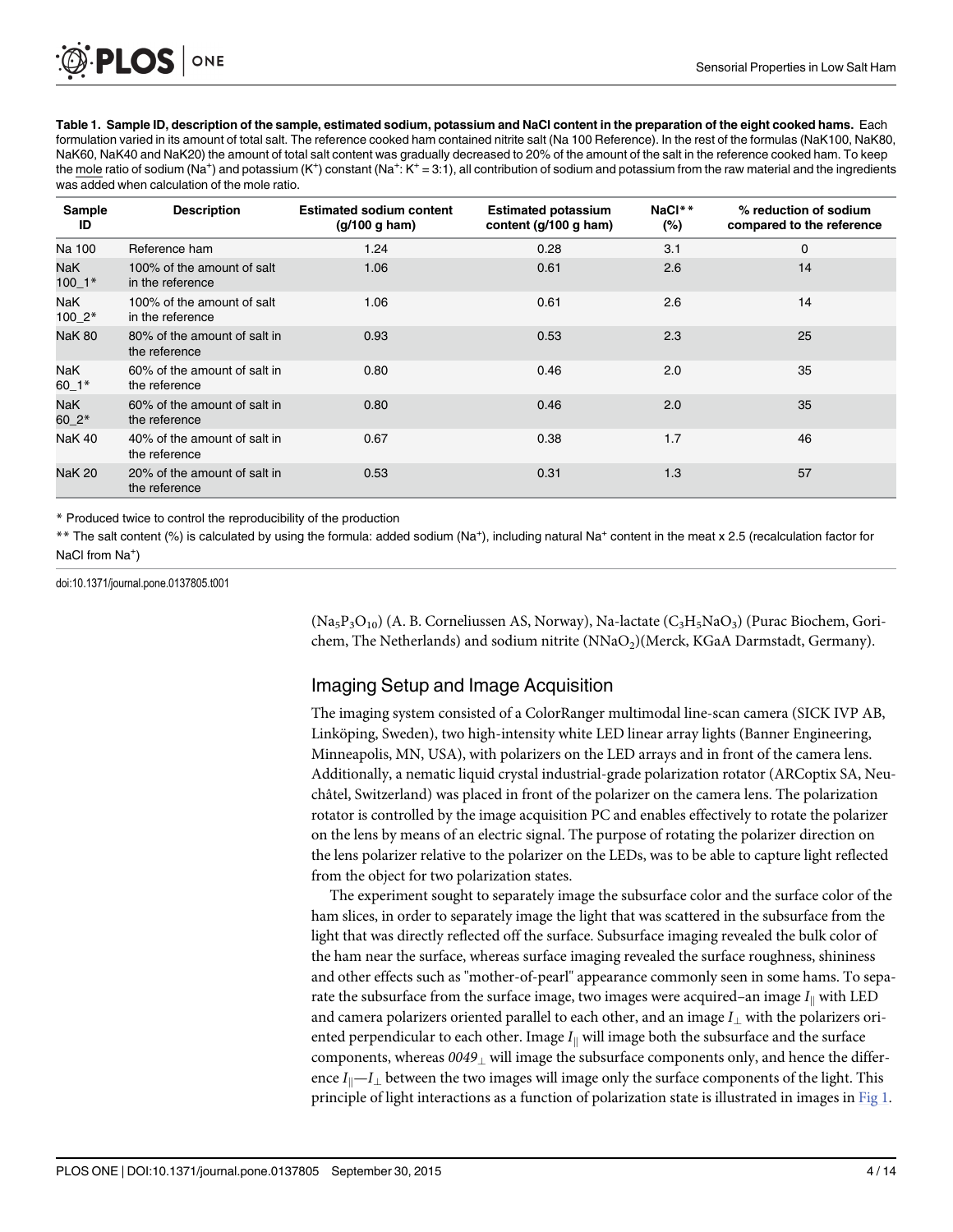<span id="page-4-0"></span>



[Fig 1. I](#page-3-0)llustration of the components of light interacting with the imaged raw material, imaged using parallel polarizers (left), crossed polarizers (middle) and the difference between the two (right).

doi:10.1371/journal.pone.0137805.g001

The extracted imaging features were simply the mean of the red, green and blue  $(r,g,b)$  values, as acquired with the ColorRanger, over the entire ham slice and for both polarizer orientations. Thus, for each ham slice the  $(r_{\parallel},g_{\parallel},b_{\parallel})$  and  $(r_{\perp},g_{\perp},b_{\perp})$  values were obtained. The sum of  $(r_{\perp},g_{\perp},b_{\perp})$  indicated the lightness of the sample and an increase either in  $r_{\perp},g_{\perp}$  or  $b_{\perp}$ , indicated increased lightness. An average of nine slices per formulation of cooked hams, were used in the image acquisition experiment.

### Supplementary Image Acquisition

Image acquisition of the hams used for the sensory evaluation was done with a polycarbonate window in the imaging setup, which unfortunately affected the polarization of the imaged light. This resulted in suboptimal images. Therefore, only the blue channel images ( $b_{\parallel}$  and  $b_{\perp}$ ) were used for analysis and a supplementary image acquisition was done to obtain more optimal images. Here, the polycarbonate window was replaced with an optical grade AR-coated BK7 glass window. A supplementary production of cooked hams was conducted in the same manner as for the main experiment, and three formulation of cooked ham (Na100, NaK80 and NaK60) were manufactured for the supplementary image acquisition, solely for validation of the multimodal imaging acquisition system. The formulation, production process, and storage were similar to the cooked ham preparation as described above. An example set of images is seen in [Fig 2](#page-5-0). The images in Fig 2 are included in order to provide the reader with a visual understanding of the possibilities of using multi-modal imaging of cooked ham with dual polarization states.

### Chemical analysis

Water activity ( $a_W$ ) was determined in cooked hams with a fast water activity-meter (GBX FAst/lab, Romans sur Isère Cedex, France). The pH measurements on light and dark muscle, in brine and cooked ham were carried out using a digital pH-meter WTW pH3110 (Weilheim, Germany) with a puncture electrode (WTW A 120513078, Weilheim, Germany). The moisture content was determined by drying three parallel samples of 5 g of minced cooked ham at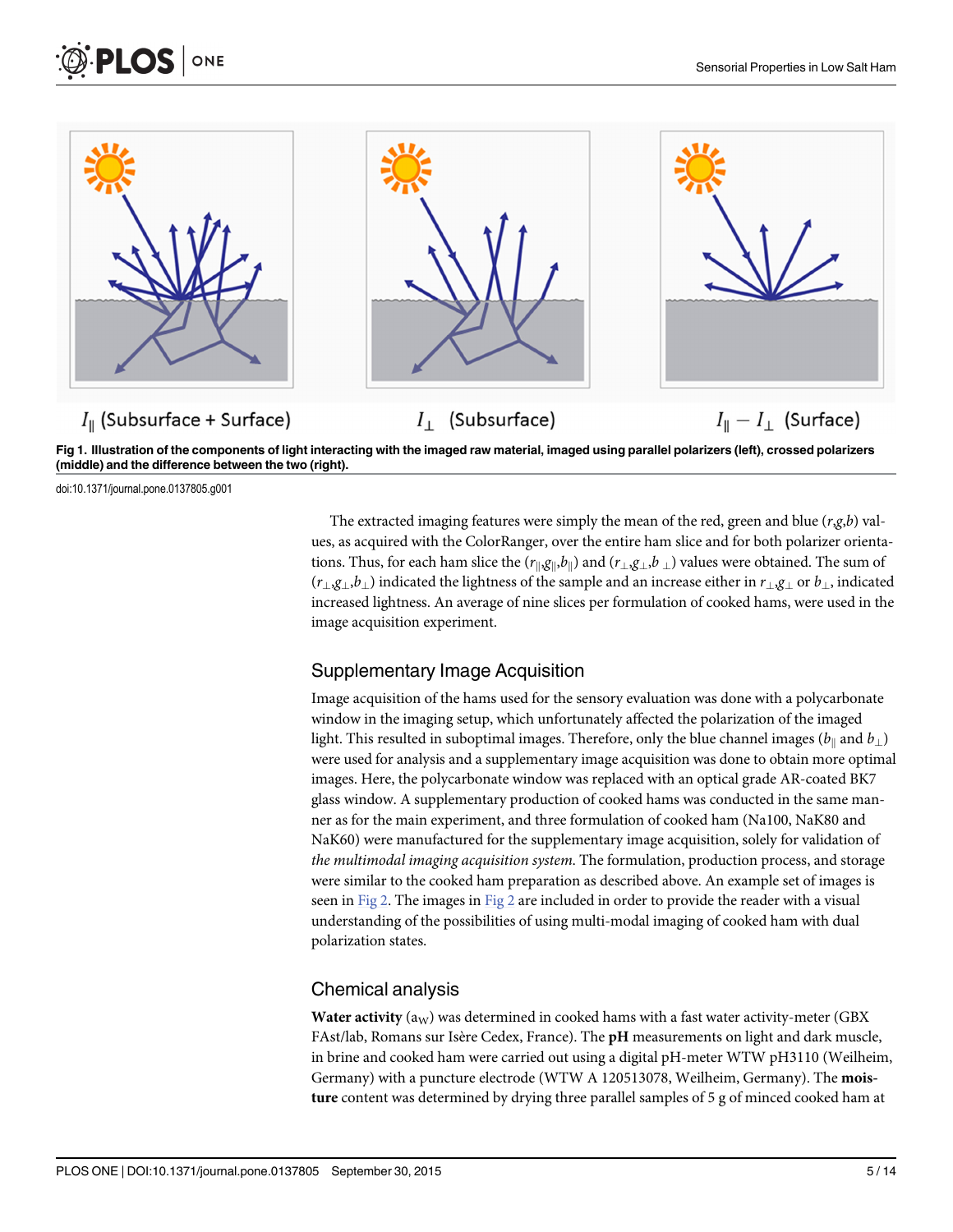<span id="page-5-0"></span>



[Fig 2. I](#page-4-0)mages of a slice of ham, from supplementary Image Acquisition using parallel polarizers (left), crossed polarizers (middle) and the difference between the two (right).

doi:10.1371/journal.pone.0137805.g002

105°C for 24 hours [[24](#page-12-0)]. Water holding capacity (WHC) was determined on minced cooked ham by low-speed centrifugation as described by Eide, Børresen [\[25\]](#page-12-0) with a centrifugation force of 210 g. The WHC is expressed as the percentage of water retained in the mince after centrifugation for 5 min. The analyses were run in quadruplicate. Sodium contents in cooked hams were measured in an extract of the ham samples, using a Dual Star<sup>TM</sup> pH/ISE Meter (Thermo Fisher Scientific, Waltham, MA, USA) with a Na-selective electrode (Ross $^{\circledR}$  Sodium Ion Selective Electrode, Thermo Fisher Scientific, Waltham, MA USA). For preparing the extract, 7.5g of ham was homogenized in ultra-pure water using an Ultra-turrax T-25 D (IKA, Labortechnik, Staufen, Germany) at 9000 rpm for 1 min. Then, samples were warmed up to 90°C for 30 min, cooled down to room temperature, transferred to a volumetric flask and diluted to 200 mL with ultra-pure water. Finally, samples were filtered through a cellulose filter paper (Whatman n° 1, Whatman International Ltd., Maidstone, UK). The Na-selective electrode method was a modification of the Kivikari [[26](#page-12-0)] method. In this study the direct calibration method was used, whereas Kivikari, used the known addition method. A calibration curve was made by using three standards of analytical-grade NaCl from (Merck KGaA, Darmstadt, Germany) and Sodium ionic strength adjustor (Thermo Fisher Scientific, Waltham, MA, USA) was added to all solutions to ensure that samples and standards had similar ionic strength.

The modified method of Grau and Hamm [[27](#page-13-0)] was used to measure expressible moisture (EM) for cooked hams. Samples were punched out with a hollow drill (25 mm in diameter) from cooked slices of hams (15 mm thick). Each sample was placed in the middle of ten filter papers (Whatman No. 1) and pressed down with a flat-ended cylindrical plunger (80 mm diameter), by single compression test mode and a test speed of 0.8 mm/s until 50% compression of total height, using a Texture Analyzer T.A.XT2 (Stable Micro System, Surrey, U.K.). Expressible moisture was determined as the amount of water released per gram of meat and was expressed in percentage.

#### Sensory evaluation

Descriptive Analysis (DA) was conducted by a trained sensory panel according to Generic Descriptive Analysis as described by  $[12]$  $[12]$  $[12]$ . All assessors (n = 9) were selected and trained in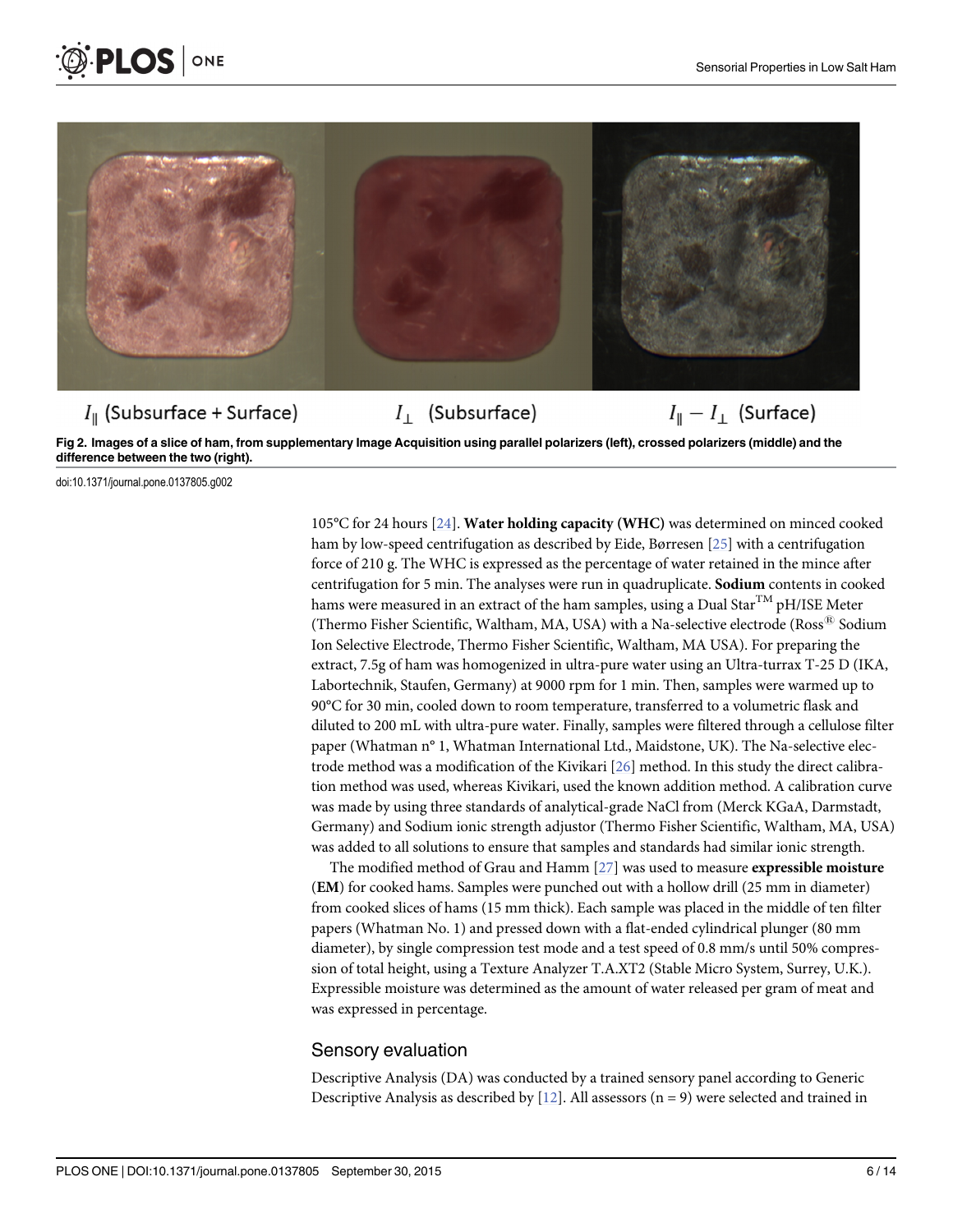<span id="page-6-0"></span>accordance with ISO 8586–1 (ISO, 1993) and the test was done in a sensory laboratory designed in accordance with ISO 8589 (ISO, 2007). Each assessor evaluated all samples using EyeQuestion for direct recording of data (v3.8.7, Logic8, Elst(Gld), The Netherlands). A list of 21 attributes was generated from a brainstorming session with the assessors. This list included attributes representing appearance (color-hue, color intensity, whiteness, color evenness, shiny, marbling, cohesiveness, visible moist on surface), odor (sour, pork meat, metal), taste/ flavor (sourness, sweetness, saltiness, bitterness, pork meat, metal, after flavor) and texture (hardness, juiciness, tenderness). Attributes were evaluated using a continuous, non-structured scale ranging from no intensity (1) on the left to high intensity (9) on the right. The assessors had previous experience with analyses of meat products including ham and were calibrated on selected attributes in a pre-test. DA was performed during 6 sessions on one day, in which 8 different hams were served in two replicates (totally 16 samples). The hams were sliced by a machine to a weight of  $16 \pm 1$  g, and each assessor got one slice served per sample. Appearance attributes were evaluated on the surface of the ham slice, while the texture was evaluated biting over a rolled slice. The serving order was randomized across all sessions. All samples were expectorated and unsalted crackers and lukewarm water was available for rinsing.

## Data analysis

The influence of the different levels of sodium on physicochemical properties was studied through one-way analysis of variance (ANOVA), (Minitab 16, Minitab Inc.) In cases where the effect was defined as significant ( $p$ <0.05), the means were compared using Tukeys test to find the significant difference between the samples containing different amounts of salt.

PanelCheck 1.3.2 ([www.panelcheck.com](http://www.panelcheck.com/)) was used to evaluate the panel performance in the pre-test. For determination of sensory attributes discriminating between samples, a two-way ANOVA with product as a fixed factor, panelist as a random factor and product x panelist as an interaction factor was performed. Tukey's Multiple Comparisons Test was applied to determine which products that was significantly different. The significance level was defined to p<0.05. (The ANOVA was run by SAS 9.2, SAS Institute, Inc., Cary, NS, USA).

## Results and Discussion

### Chemical analysis

The results of the chemical analyses of cooked ham at different salt/sodium levels are summarized in [Table 2](#page-7-0).

## Sodium content

The salt contents (%) in the cooked ham were calculated as measured  $\mathrm{Na}^+$ -content multiplied with 2.5. The measured sodium content in the reference ham (Na 100 added as  $\mathrm{Na}^{+}$ —ions only) was 1.35 g Na<sup>+</sup>/100 g, this result was slightly higher than estimated in the formulation of the sample, 1.24 g Na<sup>+</sup>/100g. The rest of the hams, were prepared with different levels of total salt including a constant  $\mathrm{Na^+:}K^+$  mol ratio of 3:1, and the measured sodium content were in good agreement with the estimated in the formulation.

## Water holding capacity (WHC)

As expected, a decrease in WHC was observed in hams where the salt content was reduced by 60% (NaK40) and 80% (NaK20) (on molar basis), corresponding to a measured salt content of 1.73 and 1.38% salt, respectively. These results are in accordance with Hamm (1972) and Offer & Knight (1988) who found that sodium chloride increases the water-binding of meat [\[28,](#page-13-0) [29\]](#page-13-0).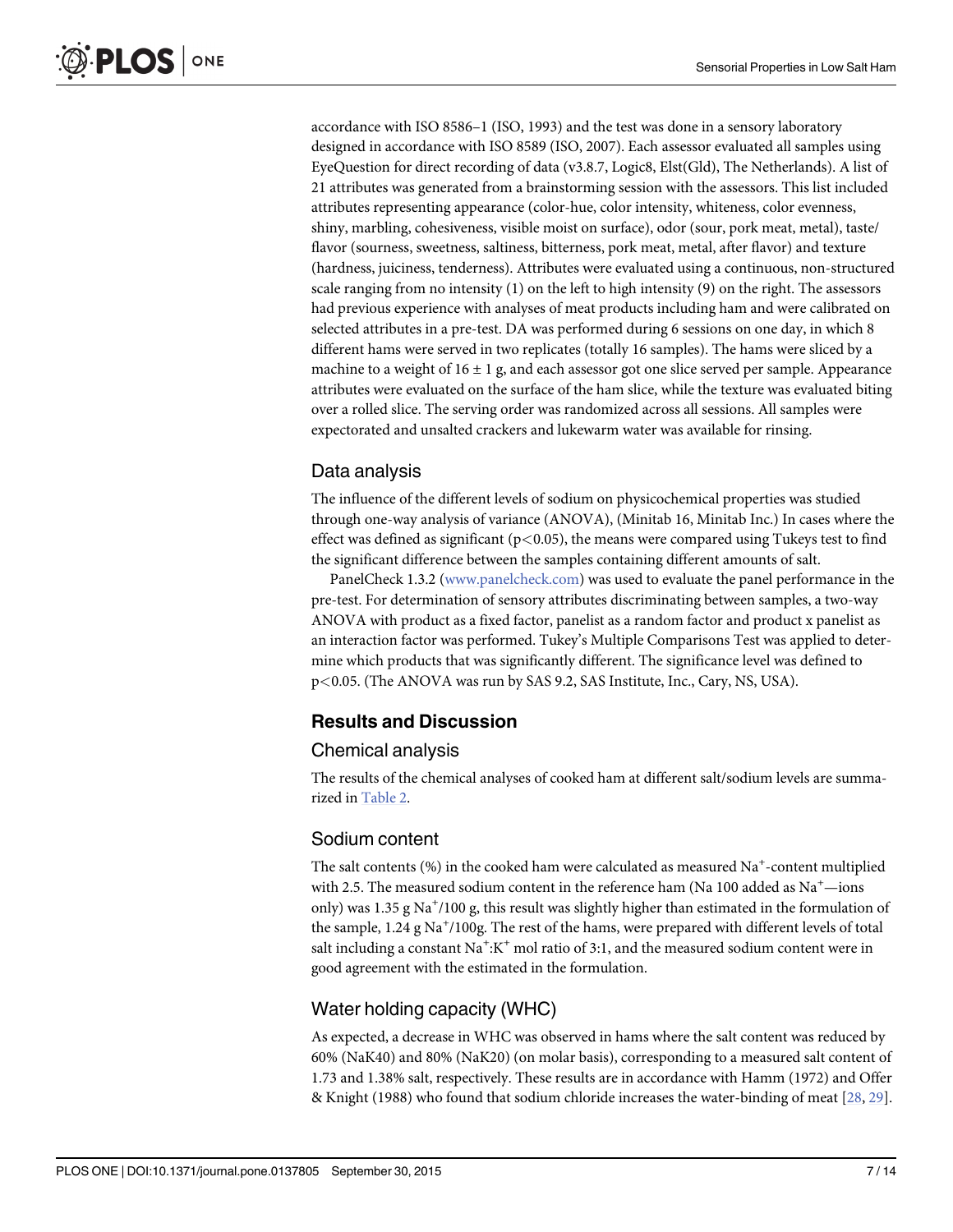<span id="page-7-0"></span>

[Table 2.](#page-6-0) Water holding capasity (WHC), moisture, pH, sodium, salt and expressible moisture of cooked ham prepared with different levels of salt at constant Na<sup>+</sup>: K<sup>+</sup> mole ratio 3:1. The reference cooked ham contained nitrite salt (Na 100 Reference). In the rest of the formulas (NaK100, NaK80, NaK60, NaK40 and NaK20) the amount of salt was gradually decreased to 20% of the amount of salt in the reference ham. Mean values ± SD (n = 3).

| Group         | WHC $(\%)$                      | Moisture (%)                   | рH                              | Sodium(g/100g)                | Salt (g/100g)                 | Expressible moisture(%)        |
|---------------|---------------------------------|--------------------------------|---------------------------------|-------------------------------|-------------------------------|--------------------------------|
| Na 100        | $78.45 \pm 1.03$ <sup>abc</sup> | $74.58 \pm 0.23$ <sup>bc</sup> | 6.16 ± 0.02 <sup>ab</sup>       | $1.35 \pm 0.17^a$             | $3.38 \pm 0.43^a$             | $0.96 \pm 0.30^{\text{abc}}$   |
| NaK 100 1     | $82.57 \pm 1.68^a$              | $73.63 \pm 0.26^{\circ}$       | $6.15 \pm 0.04^{ab}$            | $1.08 \pm 0.01^{b}$           | $2.70 \pm 0.03^b$             | $0.86 \pm 0.16^{ab}$           |
| NaK 100 2     | $80.59 \pm 0.50^{ab}$           | $73.67 \pm 0.15$ <sup>c</sup>  | 6.14 ± $0.04^a$                 | $1.03 \pm 0.04^{bc}$          | $2.58 \pm 0.10^{bc}$          | $0.84 \pm 0.16^a$              |
| <b>NaK 80</b> | $81.55 \pm 1.13^{ab}$           | 74.40 ± $0.14^{bc}$            | 6.19 ± 0.02 <sup>abcd</sup>     | $0.92 \pm 0.01^{cd}$          | $2.25 \pm 0.03$ <sup>cd</sup> | $1.07 \pm 0.23$ <sup>de</sup>  |
| NaK 60 1      | $80.83 \pm 0.16^{ab}$           | 73.83 ± $0.19^a$               | $6.21 \pm 0.02^{bcde}$          | $0.82 \pm 0.01$ <sup>de</sup> | $2.05 \pm 0.03$ <sup>de</sup> | $1.55 \pm 0.39$ <sup>de</sup>  |
| NaK 60 2      | $79.54 \pm 0.88$ <sup>abc</sup> | 75.14 $\pm$ 0.18 <sup>ab</sup> | 6.21 ± $0.02^{bcd}$             | $0.81 \pm 0.01^{\text{de}}$   | $2.03 \pm 0.03^{\text{de}}$   | $1.12 \pm 0.17^{abcd}$         |
| <b>NaK 40</b> | 76.31 $\pm$ 0.25 <sup>cde</sup> | $75.43 \pm 0.28^{ab}$          | 6.24 $\pm$ 0.02 <sup>cdef</sup> | $0.69 \pm 0.01$ <sup>ef</sup> | $1.73 \pm 0.03$ <sup>ef</sup> | $1.49 \pm 0.23$ <sup>cde</sup> |
| <b>NaK 20</b> | 72.71 $\pm$ 1.83 <sup>de</sup>  | 75.40 ± 0.46 <sup>ab</sup>     | $6.25 \pm 0.01^{\text{def}}$    | $0.55 \pm 0.01$ <sup>t</sup>  | $1.38 \pm 0.03^{\dagger}$     | $1.96 \pm 0.35^{\circ}$        |
| p-value       | 0.000                           | 0.000                          | 0.000                           | 0.000                         | 0.000                         | 0.000                          |

a-g Different upper-case letters within a column indicate significant differences (p<0.005) between different groups. Means that do not share a common letter are significantly different.

doi:10.1371/journal.pone.0137805.t002

Albarracín, Sánchez [[30\]](#page-13-0) explained that increased WHC in meat, resulting from increasing salt content, is due to the anions (Cl<sup>-</sup>) preferentially binding to protein molecules. The moisture content in hams added a mixture of sodium and potassium salt without reduction of the total salt, 2.70% salt (NaK100) was significant lower than in cooked ham containing 1.38% salt (NaK20).

## pH

The pH in the raw material was within the range of 5.5–5.8. These pH values are similar to typical ultimate pH values in Norwegian pork  $[31]$  $[31]$  $[31]$ . The pH of the hams increased from pH  $6.15 \pm 0.02$  to  $6.25 \pm 0.01$  with decreasing sodium content. The pH in hams with the lowest levels of sodium, 1.73% salt (NaK40) and 1.38% salt (NaK20), were significant higher than the reference containing 3.38% salt (Na100) and the cooked ham with the mixture of sodium and potassium salt (NaK100). These findings are in accordance with Puolanne, Ruusunen [[32\]](#page-13-0), who found an average decrease, about 0.1 pH-units/%-units of salt, in cooked sausages.

### Expressible moisture

The expressible moisture increased with decreasing salt/sodium content, and those hams containing 1.38% salt (NaK20) had significantly higher expressible moisture than those containing 3.38% salt (Na 100).

## Water activity  $(a_w)$

The  $a_w$  decreased slightly from 0.97 to 0.96 with increasing salt content, although the differ-ences were not significant (data not shown). According to Mossel, Corry [[33](#page-13-0)], such levels of  $a_w$ in cooked hams were too high to represent a hurdle for unwanted spoilage- and pathogenic microorganisms.

Compared to the reference ham (Na100), a replacement of Na<sup>+</sup>-ions by 25% of K<sup>+</sup>-ions gave no significant changes in WHC, moisture, pH or expressible moisture. This replacement results in a total sodium content of approximately 1.1 g /100g cooked ham. This finding is in accordance with Zanardi, Ghidini  $[34]$  who found no effects on pH and water activity in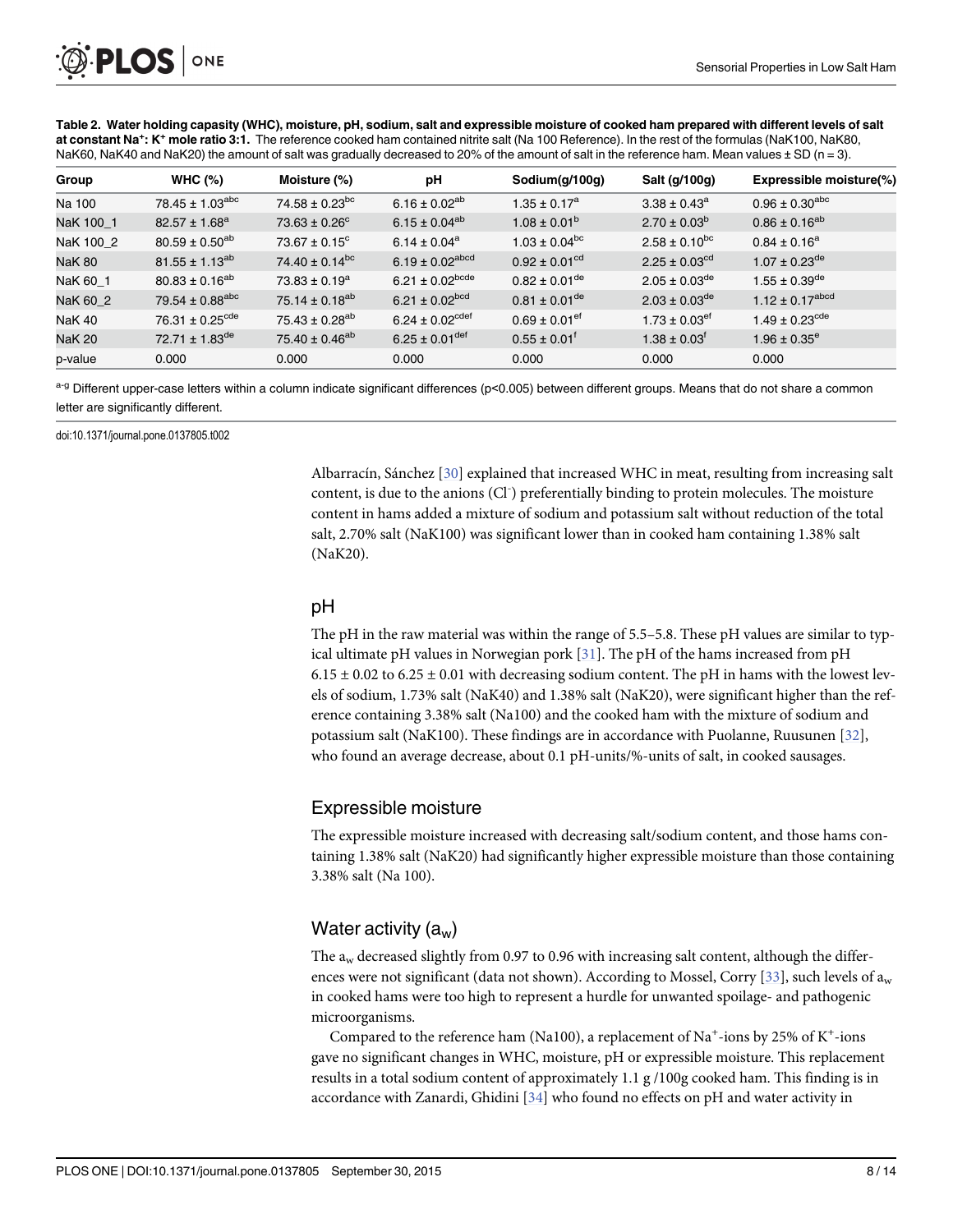#### <span id="page-8-0"></span>Table 3. Sensory properties in the cooked hams.

|               | Apperance             |                     |                    | <b>Taste and odour</b> |                      |                       |                       | <b>Texture</b>        |                       |                      |
|---------------|-----------------------|---------------------|--------------------|------------------------|----------------------|-----------------------|-----------------------|-----------------------|-----------------------|----------------------|
| Group         | Colour hue            | <b>Cohesiveness</b> | <b>Whiteness</b>   | Shiny                  | <b>Salty taste</b>   | <b>Metal flavour</b>  | Metal odour           | After taste           | <b>Tenderness</b>     | <b>Hardness</b>      |
| Na 100        | $6.67$ abc            | 6.97 <sup>ab</sup>  | $5.61^{ab}$        | 3.71                   | $6.18$ abcd          | $4.74$ <sup>abc</sup> | $4.94$ <sup>abc</sup> | $5.92$ abc            | 5.36 <sup>a</sup>     | $4.78^{ab}$          |
| NaK 100 1     | $6.84$ <sup>abc</sup> | $7.12^{ab}$         | 5.59 <sup>ab</sup> | 4.21                   | $6.53^{ab}$          | $5.12^{a}$            | $5.19^{a}$            | $6.21^{ab}$           | $5.02^{\rm a}$        | 5.03 <sup>a</sup>    |
| NaK 100 2     | $6.97^{ab}$           | 7.42 <sup>a</sup>   | $5.49^{ab}$        | 3.76                   | 6.58 <sup>a</sup>    | 4.83 <sup>abc</sup>   | 4.91 <sup>abc</sup>   | 6.36 <sup>a</sup>     | $5.11^{a}$            | $4.91^{ab}$          |
| <b>NaK 80</b> | 6.97 <sup>ab</sup>    | 7.18 <sup>a</sup>   | $5.61^{ab}$        | 4.09                   | $6.18$ abcd          | $4.92^{ab}$           | $4.84$ <sup>abc</sup> | $6.14$ <sup>abc</sup> | 5.09 <sup>a</sup>     | 5.02 <sup>a</sup>    |
| NaK 60 1      | $6.77$ <sup>abc</sup> | $6.94^{ab}$         | $5.79^{ab}$        | 3.32                   | 5.55 <sup>bcde</sup> | $4.76$ <sup>abc</sup> | $4.94$ <sup>abc</sup> | $5.52^{bc}$           | $5.40^{a}$            | $4.73^{ab}$          |
| NaK 60 2      | $6.49$ abcd           | 7.27 <sup>a</sup>   | 5.72 <sup>ab</sup> | 3.98                   | $5.26$ <sup>de</sup> | $4.64$ <sup>abc</sup> | 5.08 <sup>ab</sup>    | $5.54^{bc}$           | $5.88$ abc            | 4.50 <sup>abc</sup>  |
| <b>NaK 40</b> | $6.77$ abc            | $6.66$ abc          | $5.91^{ab}$        | 3.76                   | 4.90 <sup>ef</sup>   | $4.34$ <sup>abc</sup> | $4.63$ <sup>abc</sup> | $5.73$ abc            | $6.13$ <sup>abc</sup> | 4.06 <sup>cd</sup>   |
| <b>NaK 20</b> | 5.99 <sup>d</sup>     | $6.01^{bc}$         | 6.20 <sup>a</sup>  | 3.36                   | 4.06 <sup>t</sup>    | $4.03^{bc}$           | $4.28^{bc}$           | 4.73 <sup>d</sup>     | $6.83$ <sup>bc</sup>  | $3.58$ <sup>de</sup> |
| p-value       | 0.0010                | 0.0013              | n.s.               | n.s.                   | < 0.0001             | 0.0065                | 0.0098                | < 0.0001              | 0.0001                | < 0.0001             |

a-f Different upper-case letters within a column indicate significant differences (p<0.005) between different groups. Means that do not share a common letter are significantly different. Non-significant: n.s.

doi:10.1371/journal.pone.0137805.t003

reduced sodium when replacing (Na<sup>+</sup>) by a mixture of KCl, CaCl<sub>2</sub> and MgCl<sub>2</sub> in Cacciatore salami compared to the traditional recipe.

#### Descriptive sensory profile

Table 3 gives an overview of the mean values for the significant sensory attributes plus the attributes whiteness and shiny, as appearance attributes were most relevant for data from vision analysis. The table shows significance for 8 out of a total of 21 sensory attributes.

#### Appearance

Compared to the reference ham (Na100), a replacement of Na<sup>+</sup> ions by K<sup>+</sup> ions of 25% and reduction to 60% (NaK40) of total salt had no effect on the color hue. However, a reduction of total salt content by 80% and replacement of  $Na<sup>+</sup>$  ions by K<sup>+</sup> ions of 25% (NaK20) showed a significant lower color hue. There were significant differences between samples for cohesiveness, but there were no clear correlation between the salt content and the cohesiveness score. A possible explanation might be the test production. In small scale test production without vacuum, it can be difficult to avoid air and small gaps between the muscle pieces.

### Taste, flavor and odor

A reduction to 40% (NaK60) of total salt, corresponding to 2.04% salt, was possible without significantly influencing the salty taste. The changes in saltiness in this experiment correspond to another low-salt ham study, Ruusunen, Särkkä-Tirkkonen [\[5](#page-12-0)] found that hams with 1.4% salt were less salty than those containing 1.7–2.6% salt. The reduced saltiness can be explained by the reduced content of Cl<sup>-</sup>-anions in the cooked ham since Cl<sup>-</sup> anions have an effect on the receptor cells and consequently on the perception of salt taste [\[35\]](#page-13-0). There were no significant differences in metal flavor and metal odor except for a higher value for metal flavor for one of the parallels of cooked ham containing the highest amount of potassium chloride (NaK100\_1) compared to the cooked ham containing the lowest salt content (NaK20). These results indicate that a three to one replacement of  $Na^+$  ions with  $K^+$  ions might be an acceptable level, regarding the issue of bitter (no significant differences between samples) and metallic flavor (NaK20 significant different from the other samples). Previous studies have shown that KCl may induce a bitter taste at high concentrations. In dry-cured loins  $[9]$  $[9]$  $[9]$  and fermented sausages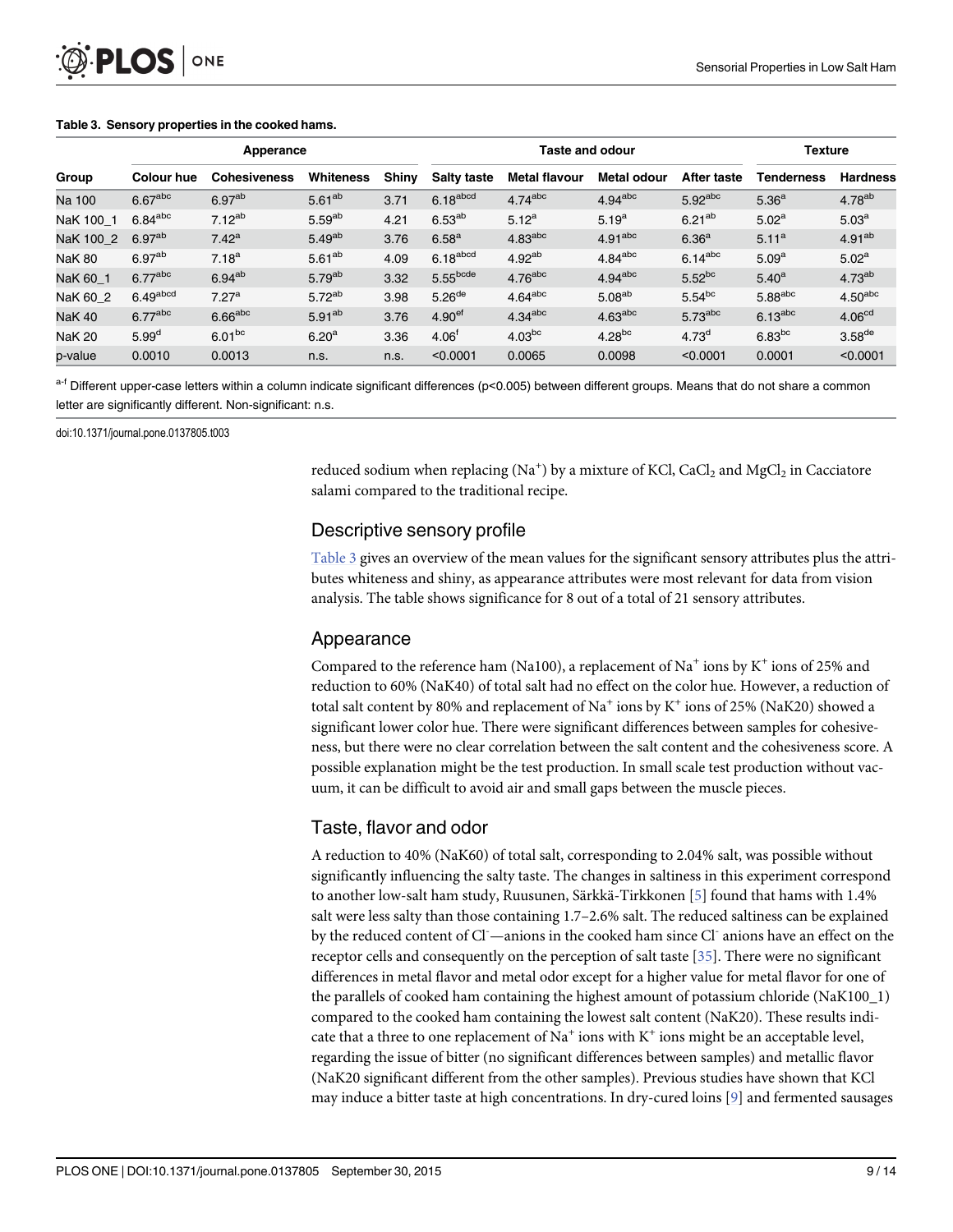<span id="page-9-0"></span>[\[10](#page-12-0)], the maximum level was 40% replacement of sodium with potassium. In a study of cooked ham they showed that 2.0% NaCl had a higher score than a 50% replacement with KCl  $[11]$ . Another study found that it was possible to replace one-third of NaCl with KCl without altering the sensory properties of smoked salmon [[36](#page-13-0)]. Those results show that the maximum level of KCl replacement may be dependent on product type.

[Table 3](#page-8-0) shows that a reduction to 60% (NaK40) of total salt had no effect on the after taste. However, a reduction of total salt content by 80% and replacement of Na<sup>+</sup> ions by K<sup>+</sup> ions by 25% (NaK20) gave a less pronounced aftertaste compared to all other hams. This can be explained by the fact that salt has a flavor enhancing effect in meat products  $[37]$  $[37]$ , and the salt content can also effect on biochemical and enzymatic processes that in turn may impact flavor and/or structure of a product [[30](#page-13-0)]. These findings are in accordance with Ruusunen, Vainionpää [[38](#page-13-0)], who found that ground meat patties with salt content down to 0.6% NaCl, had weak flavor intensity.

### **Texture**

Compared to the reference ham (Na100), a reduction down to 60% (NaK40) of total salt, corresponding to 1.73% salt, had no effect on tenderness or hardness in the cooked hams. However, a reduction of total salt content by 80% and replacement of Na<sup>+</sup> ions by K<sup>+</sup> ions of  $\frac{1}{4}$  (NaK20), corresponding to a salt content of 1.38%, gave a more tender and less hardness on cooked ham. These results were as expected and in accordance with Ruusunen, Vainionpää [\[39\]](#page-13-0), who found that more added salt increased the firmness in Bologna type sausages at 1.10, 1.35 to 1.60% added salt, Sofos [\[40\]](#page-13-0) found that a reduction in salt content of more than 20% (<2.0% NaCl) in Frankfurters resulted in softer and less firm texture. It is important to keep in mind that the effects of proteins may differ in cooked ham where small pieces of lean meat are connected together whereas sausages have an emulsified fat protein network. In both cases the solubility and swelling of the myosin are nevertheless important. In cooked ham, molecular bonds are able to form inside the exudate matrix (gel cohesion) and between the exudate and the muscle [\[20](#page-12-0)], and when the salt concentration is reduced, the protein extractability is limited due to the solubility of the myosin [[28](#page-13-0), [29](#page-13-0)].

Compared to the reference ham (Na100), a replacement of Na<sup>+</sup>-ions by K<sup>+</sup>-ions of 25% gave no significant changes in sensory profile attributes. This replacement corresponds to a total sodium content of approximately 1.1 g /100 g cooked ham. These findings are in accordance with other studies [[9](#page-12-0)–[11,](#page-12-0) [36\]](#page-13-0).

## Multimodal machine vision system

The main imaging experiment, using the multimodal machine vision system, was done using the same hams as with the chemical and sensorial measurements.

Machine vision was used to objectively study changes in color and texture in the surface. The change in lightness, as a function of reducing the salt content, is clearly seen in [Fig 3A.](#page-11-0)

The intensity of the subsurface backscattered reflected blue light  $b_{\perp}$  shows a clear increase as the salt content is reduced. This is confirmed by sensorial evaluation, indicating an increase in whiteness and decrease in color-hue with decreased salt content. A possible explanation for this behavior might be the decreased swelling of the salt soluble proteins and a weaker heat induced gel in cooked ham with 1.38% salt (NaK20) as discussed in above in section 3.3. Due to this theory, the surface of the cooked ham with less salt might be rougher, and the interaction of light will change, as has been shown previously  $[13]$  $[13]$  $[13]$ . Another explanation for the increased whiteness due to decreased salt content may be that salt affects the formation of heat stable nitric oxide myoglobin, the "cured meat color" [\[41\]](#page-13-0).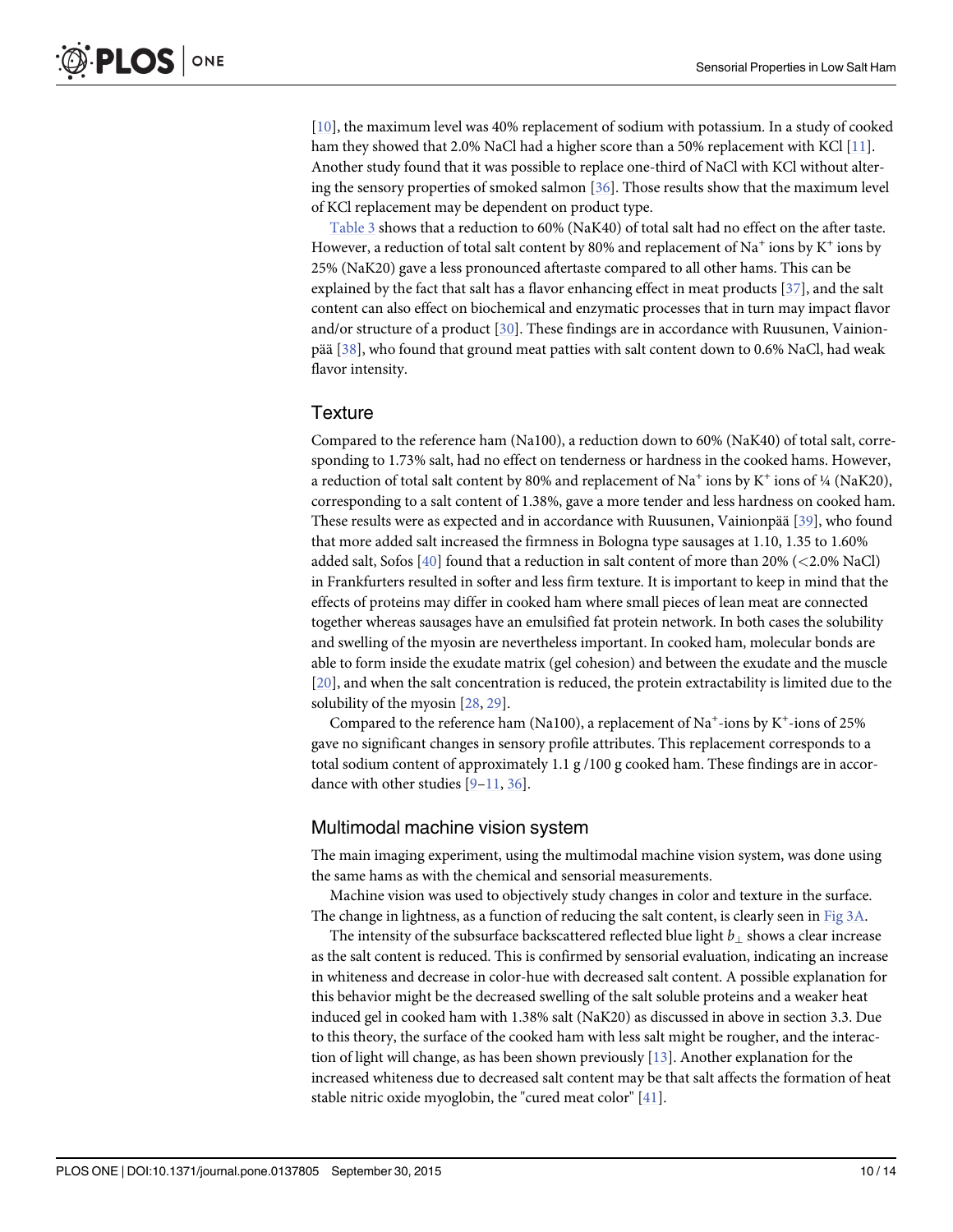#### Sensorial Properties in Low Salt Ham



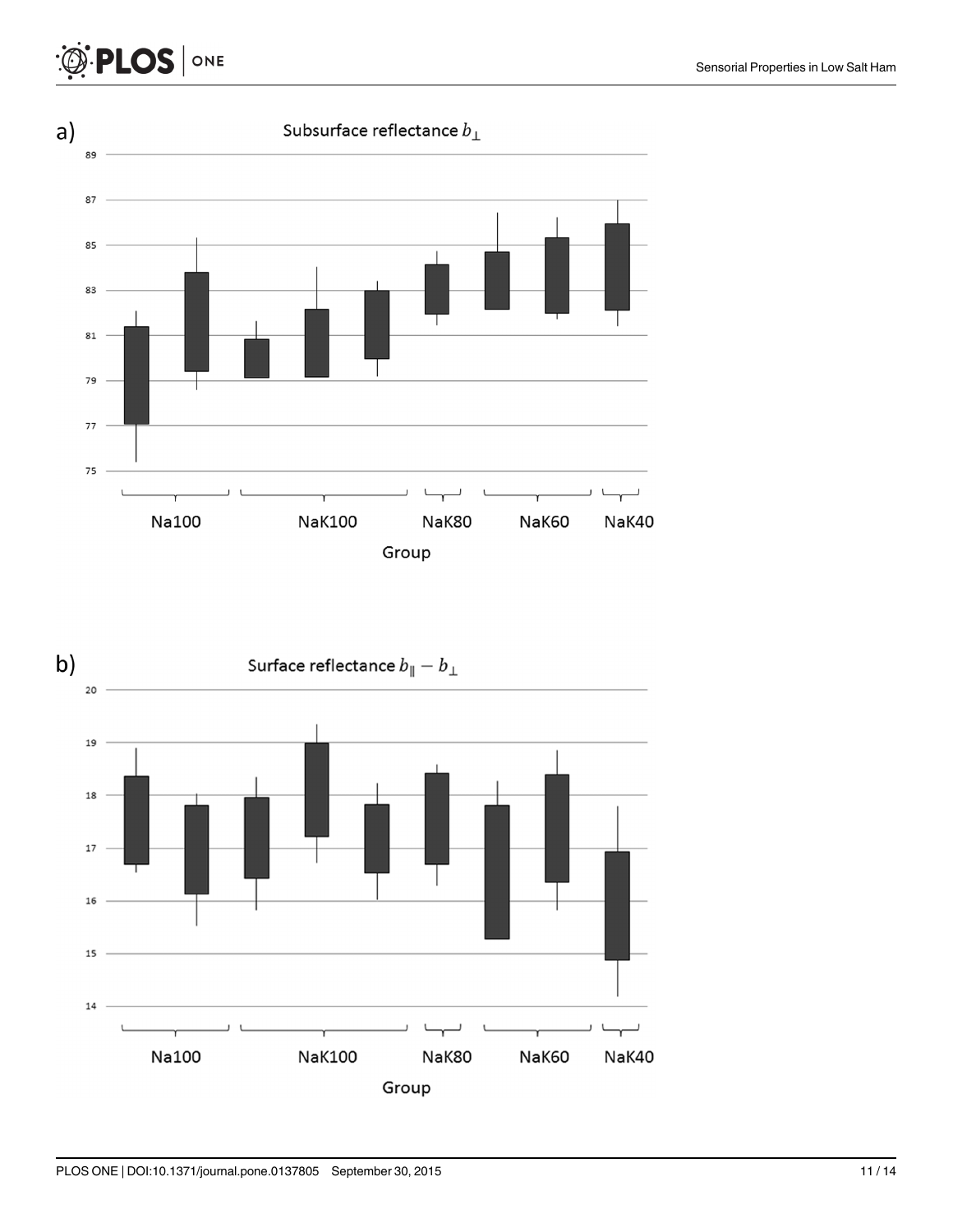<span id="page-11-0"></span>

#### [Fig 3. A](#page-9-0), Mean subsurface reflectance  $b_\perp$  for the hams with varying salt content. B, Mean surface reflectance  $b_\perp b_\perp$  for the hams with varying salt content.

doi:10.1371/journal.pone.0137805.g003

A reduction in surface shininess, as measured by  $b_{\parallel}-b_{\perp}$ , using imaging, was only weakly linked to reduction in salt content, Fig 3B. Despite the challenges in the imaging setup in the main experiment, the improvements from the supplementary experiment in  $Fig 2$  show that imaging with two polarization orientations can provide images that potentially can quantify subtle changes in visual appearance.

Since only simple features were used, namely the  $(r_{\parallel},g_{\parallel},b_{\parallel})$  and  $(r_{\perp},g_{\perp},b_{\perp})$  values computed as the mean over each slice, there is a greater potential in dual-polarization imaging if more advanced features such as those described in the literature  $[13-15, 17, 19]$  $[13-15, 17, 19]$  $[13-15, 17, 19]$  $[13-15, 17, 19]$  $[13-15, 17, 19]$  $[13-15, 17, 19]$  $[13-15, 17, 19]$  would be applied to dual-polarization images using the multimodal machine vision system described in this paper. Automatic segmentation, between the dark and light portions of the meat, may also help improve the quantification of the visual appearance characteristics, similar to how that human sensorial evaluators observe using their combined vision and decision processes.

## **Conclusions**

Compared to the reference ham (3.4% salt), a replacement of 25%  $\mathrm{Na}^+$ -ions by K<sup>+</sup>-ions gave no significant changes in WHC, moisture, pH, expressed moisture, the sensory profile attributes or the surface lightness and shininess. However, a reduction of salt content by 60% and 80% on molar basis or more (down to 1.7–1.4% salt) led to a decrease in WHC and an increase in expressible moisture. The salt reduction had highest influence on the sensory attributes salty taste, after taste, tenderness, hardness and color hue. To summarize, a reduction to 40% of total salt, corresponding to 2.04% salt, was possible without significantly influencing the salty taste. Further reduction down to 1.4% salt led to increased softness and reduced hardness in the cooked hams. When reduction of salt by more than 60% (down to 1.7% salt) together with a replacement of 25%  $\mathrm{Na}^+$ -ions by  $\mathrm{K}^+$ -ions, the low-salt ham manufacture procedure has to be modified. The multimodal machine vision system showed changes in lightness, as a function of reduced salt content.

## Acknowledgments

The authors thank Marte Schei and Anne Blikra for their contribution in production and analyzing of the hams, MSc Aleksander Eilertsen and research scientist Morten Bondø for their assistance in setting up the electronics and programming of the machine vision system.

### Author Contributions

Conceived and designed the experiments: KG JRM IGA. Performed the experiments: KG EM MH. Analyzed the data: KG JRM MH. Contributed reagents/materials/analysis tools: KG JRM EM MH. Wrote the paper: KG JRM EM MH IGA.

#### **References**

- [1.](#page-0-0) He FJ, MacGregor GA. Effect of modest salt reduction on blood pressure: a meta-analysis of randomized trials. Implications for public health. J Hum Hypertens. 2002; 16(11):761–70. PMID: [12444537](http://www.ncbi.nlm.nih.gov/pubmed/12444537)
- [2.](#page-0-0) WHO. Reducing salt intake in populations. Report of a WHO Forum and Technical Meeting. World Health Organization, Paris, 2006.
- 3. The Norwegian Directorate of Health. Strategy for the reduction of salt intake in the population. Recommendation from the National Nutrition Council. In: The Norwegian Directorate of Health, editor.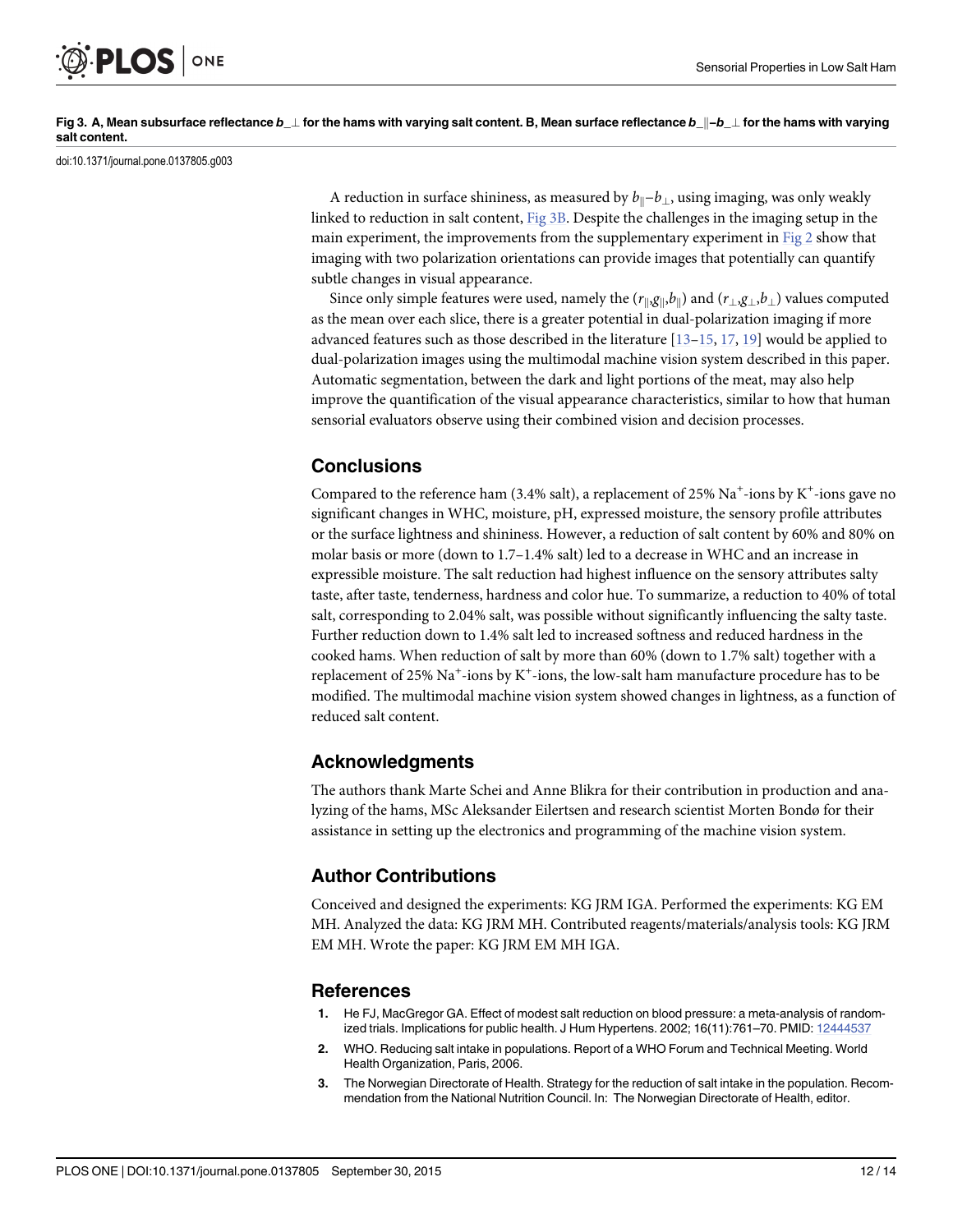Available: [http://helsedirektoratet.no/folkehelse/ernering/strategier-og-satsninger/Documents/](http://helsedirektoratet.no/folkehelse/ernering/strategier-og-satsninger/Documents/saltstrategi.pdf) [saltstrategi.pdf](http://helsedirektoratet.no/folkehelse/ernering/strategier-og-satsninger/Documents/saltstrategi.pdf). The Norwegian Directorate of Health; 2011.

- <span id="page-12-0"></span>[4.](#page-0-0) FSAI. Food Safety Authority of Ireland, Salt and health: review of the scientific evidence and recommendationsfor public policy in Ireland. 2005.
- [5.](#page-1-0) Ruusunen M, Särkkä-Tirkkonen M, Puolanne E. Saltiness of coarsely ground cooked ham with reduced salt content. Agricultural and food science in Finland. 2001; 10:27–31.
- [6.](#page-1-0) Pietrasik Z, Gaudette NJ. The impact of salt replacers and flavor enhancer on the processing characteristics and consumer acceptance of restructured cooked hams. Meat Sci. 2014; 96(3):1165–70. doi: [10.](http://dx.doi.org/10.1016/j.meatsci.2013.11.005) [1016/j.meatsci.2013.11.005](http://dx.doi.org/10.1016/j.meatsci.2013.11.005) PMID: [24334036](http://www.ncbi.nlm.nih.gov/pubmed/24334036)
- [7.](#page-1-0) Breslin PAS, Beauchamp GK. Suppression of Bitterness by Sodium: Variation Among Bitter Taste Stimuli. Chem Senses. 1995; 20(6):609–23. PMID: [8788095](http://www.ncbi.nlm.nih.gov/pubmed/8788095)
- [8.](#page-1-0) Olson D. Salt for processing probably can be cut by only one quarter. The National Provisioner. 1982;7–10.
- [9.](#page-1-0) Gou P, Guerrero L, Gelabert J, Arnau J. Potassium chloride, potassium lactate and glycine as sodium chloride substitutes in fermented sausages and in dry-cured pork loin. 1996(0309–1740 (Print)).
- [10.](#page-1-0) Gelabert J, Gou P, Guerrero L, Arnau J. Effect of sodium chloride replacement on some characteristics of fermented sausages. Meat Sci. 2003; 65(2):833–9. doi: [10.1016/S0309-1740\(02\)00288-7](http://dx.doi.org/10.1016/S0309-1740(02)00288-7) PMID: [22063446](http://www.ncbi.nlm.nih.gov/pubmed/22063446)
- [11.](#page-1-0) Frye CB, Hand LW, Calkins CR, Mandigo RW. Reduction or Replacement of Sodium Chloride in a Tumbled Ham Product. J Food Sci. 1986; 51(3):836–7.
- [12.](#page-1-0) Lawless HT, Heymann H. Sensory evaluation of food—principles and practices ( 2nd ed.). New York: Springer; 2010.
- [13.](#page-1-0) Iqbal A, Valous NA, Mendoza F, Sun D-W, Allen P. Classification of pre-sliced pork and Turkey ham qualities based on image colour and textural features and their relationships with consumer responses. Meat Sci. 2010; 84(3):455–65. doi: [10.1016/j.meatsci.2009.09.016](http://dx.doi.org/10.1016/j.meatsci.2009.09.016) PMID: [20374810](http://www.ncbi.nlm.nih.gov/pubmed/20374810)
- [14.](#page-1-0) Jackman P, Sun DW, Du CJ, Allen P. Prediction of beef eating qualities from colour, marbling and wavelet surface texture features using homogenous carcass treatment. Pattern Recognition. 2009; 42 (5):751–63.
- [15.](#page-1-0) Jackman P, Sun DW, Allen P. Prediction of beef palatability from colour, marbling and surface texture features of longissimus dorsi. J Food Eng. 2010; 96(1):151–65.
- [16.](#page-1-0) Valous NA, Mendoza F, Sun D-W, Allen P. Texture appearance characterization of pre-sliced pork ham images using fractal metrics: Fourier analysis dimension and lacunarity. Food Res Int. 2009; 42 (3):353–62.
- [17.](#page-1-0) Chandraratne MR, Samarasinghe S, Kulasiri D, Bickerstaffe R. Prediction of lamb tenderness using image surface texture features. J Food Eng. 2006; 77(3):492–9.
- [18.](#page-1-0) Alçiçek Z, Balaban MÖ. Development and application of "The Two Image" method for accurate object recognition and color analysis. J Food Eng. 2012; 111(1):46–51.
- [19.](#page-1-0) Mendoza F, Valous NA, Allen P, Kenny TA, Ward P, Sun D-W. Analysis and classification of commercial ham slice images using directional fractal dimension features. Meat Sci. 2009; 81(2):313–20. doi: [10.1016/j.meatsci.2008.08.009](http://dx.doi.org/10.1016/j.meatsci.2008.08.009) PMID: [22064169](http://www.ncbi.nlm.nih.gov/pubmed/22064169)
- [20.](#page-1-0) Bombrun L, Gatellier P, Carlier M, Kondjoyan A. The effects of low salt concentrations on the mechanism of adhesion between two pieces of pork semimembranosus muscle following tumbling and cooking. Meat Sci. 2014; 96(1):5–13. doi: [10.1016/j.meatsci.2013.06.029](http://dx.doi.org/10.1016/j.meatsci.2013.06.029) PMID: [23896131](http://www.ncbi.nlm.nih.gov/pubmed/23896131)
- [21.](#page-1-0) Aaslyng MD, Vestergaard C, Koch AG. The effect of salt reduction on sensory quality and microbial growth in hotdog sausages, bacon, ham and salami. Meat Sci. 2014; 96(1):47-55. doi: [10.1016/j.](http://dx.doi.org/10.1016/j.meatsci.2013.06.004) [meatsci.2013.06.004](http://dx.doi.org/10.1016/j.meatsci.2013.06.004) PMID: [23896136](http://www.ncbi.nlm.nih.gov/pubmed/23896136)
- [22.](#page-1-0) Mathiassen JR, Misimi E, Bondø M, Veliyulin E, Østvik SO. Trends in application of imaging technologies to inspection of fish and fish products. Trends in Food Science & Technology. 2011; 22(6):257–75.
- [23.](#page-2-0) Regulation EU no 1169/2011 of the European Parliament and the council of 25<sup>th</sup> October 2011. In Official Journal of the European Union L 304/18 22.11.2011.
- [24.](#page-5-0) AOAC. Official Methods of Analysis of the Association of Official Analytical Chemists. 15th ed. Arlington, Virgina: AOAC; 1990.
- [25.](#page-5-0) Eide O, Børresen T, Strøm T. Minced Fish Production From Capelin (Mallotus villosus). A New Method for Gutting, Skinning and Removal of Fat from Small Fatty Fish Species. J Food Sci. 1982; 47(2):347– 9.
- [26.](#page-5-0) Kivikari R. Analysis of sodium in meat products using an Na-selective eletrode. (In Finnish). Proc. of Meat Day Seminar 1996, Nr, 536. Proc. of Meat Day Seminar 1996. 1996.